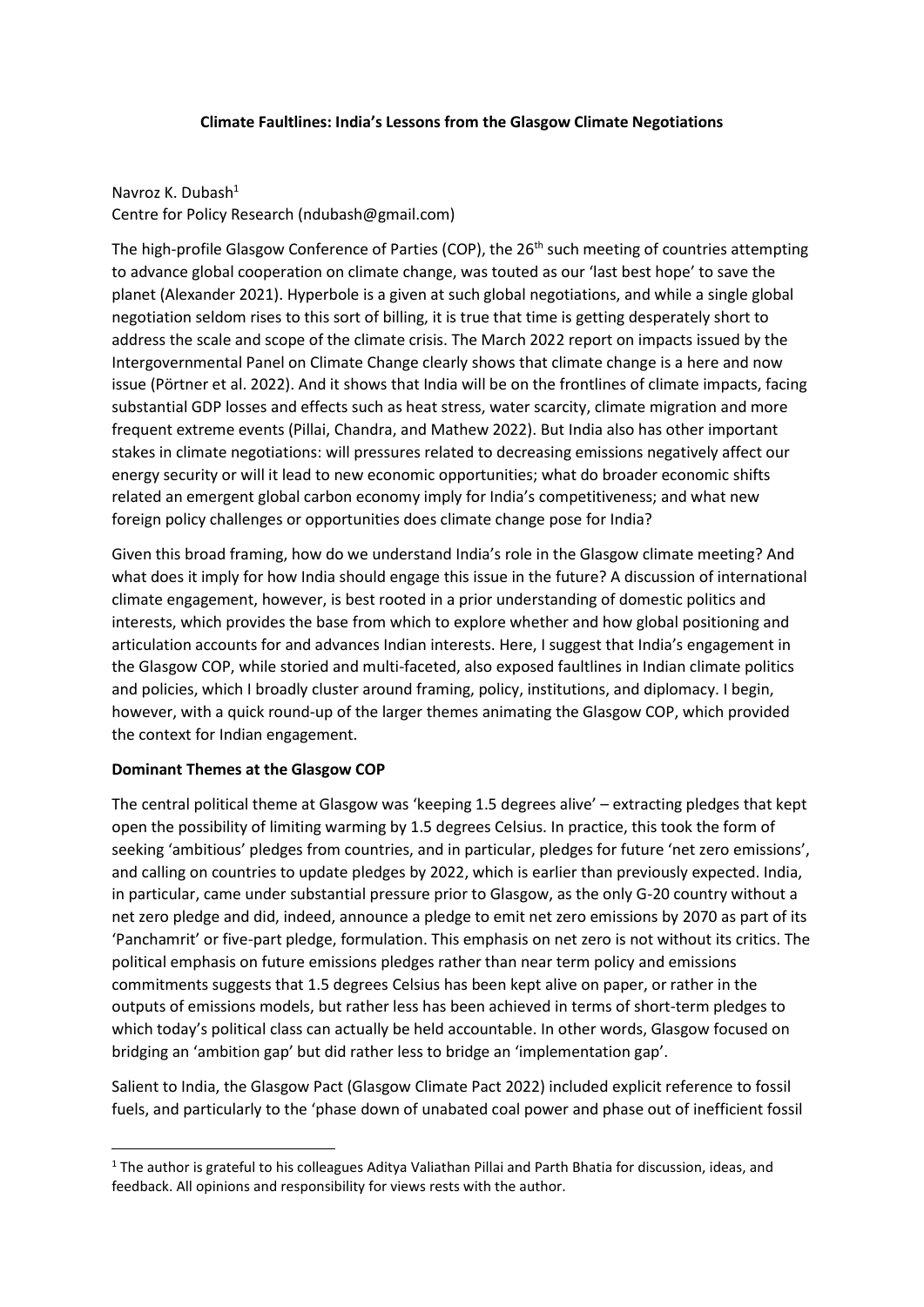fuel subsidies.' India was in the eye of this storm as the proposer of text replacing 'phase out' when referring to coal with the perceived weaker 'phase down',although ironically this language mirrored that in a joint China-US statement.

Adaptation and 'loss and damage' – compensating countries for unavoidable impacts – both received more limited treatment than mitigation, a long-standing trend at COPs. In a partially hopeful step, a two-year work programme for a global goal adaptation was established. For loss and damage, long feared by developed countries as opening the door to reparations, only a 'dialogue' was established, to the dismay of small, vulnerable nations.

Finance was a central issue, with the final Glasgow Pact expressing 'deep regret' that a long-standing pledge of \$100 billion per year from developing countries by 2020 had not been met. While this remained unmet, there were calls to double adaptation finance by 2025 (albeit form a low base), indications that individual countries would strike bilateral deals for transitions support, such as South Africa's announcement that it would receive multi-donor support for its coal transition, and signals by groups of private financiers that funds running into more than \$100 trillion would be available to support ambitious low-carbon transitions.

Finally, the meeting completed two important procedural agenda items: rules for creation of carbon markets and for the transparency framework, such as on reporting on emissions, pledges, and financial contributions.

Collectively, the Glasgow Pact saw several uneasy compromises, which is par for the course for climate negotiations. But it also set up the potential for exacerbated future conflict, including on the continued yawning short and medium term ambition and implementation gap, on the correspondence between commitments and finance, and on the perceived limited importance given to adaptation and 'loss and damage'. Notably, these themes suggest the deepening of a North-South divide in the climate negotiations. How best can we read deeper into the outcomes of Glasgow against the backdrop of Indian climate politics and policies?

## **Faultline 1: Framing of India's Interests**

India's engagement with the Glasgow negotiation process is best understood if we explore the multi stranded and shifting framing India brings to climate debates. Historically, India has foregrounded the culpability of developed countries, and called for them to lead efforts at global emissions reductions. Mitigation was associated with higher costs and development burdens; India's focus was to be on development, and the focus of Indian diplomacy was ensuring this separation. Prior to Glasgow, both recent environment ministers emphasized the disparity in historical emissions between North and South (Press Trust of India 2021a, 2021b). Most memorably, following the Glasgow COP, perhaps stung by the criticism of India around the coal statement, the Prime Minister memorably referred to developed countries displaying a 'colonial mindset' at Glasgow due to their efforts to limit Indian emissions even as their historical emissions are disproportionately high (Mahapatra 2021).

However, India's climate narrative has also got increasingly multi-stranded, with growing recognition that mitigation and development need not always be in conflict and that there may even be economic opportunities (Dubash 2013). Early emphasis on a 'co-benefits' narrative in India's 2009 National Action Plan on Climate Change, recognising that energy efficiency and air pollution, for example, are convergent with climate policy, opened the door to a significant shift away from climate change as an exclusively diplomatic challenge of ensuring development continued unimpeded. In the last few years, this has morphed into a more muscular language of economic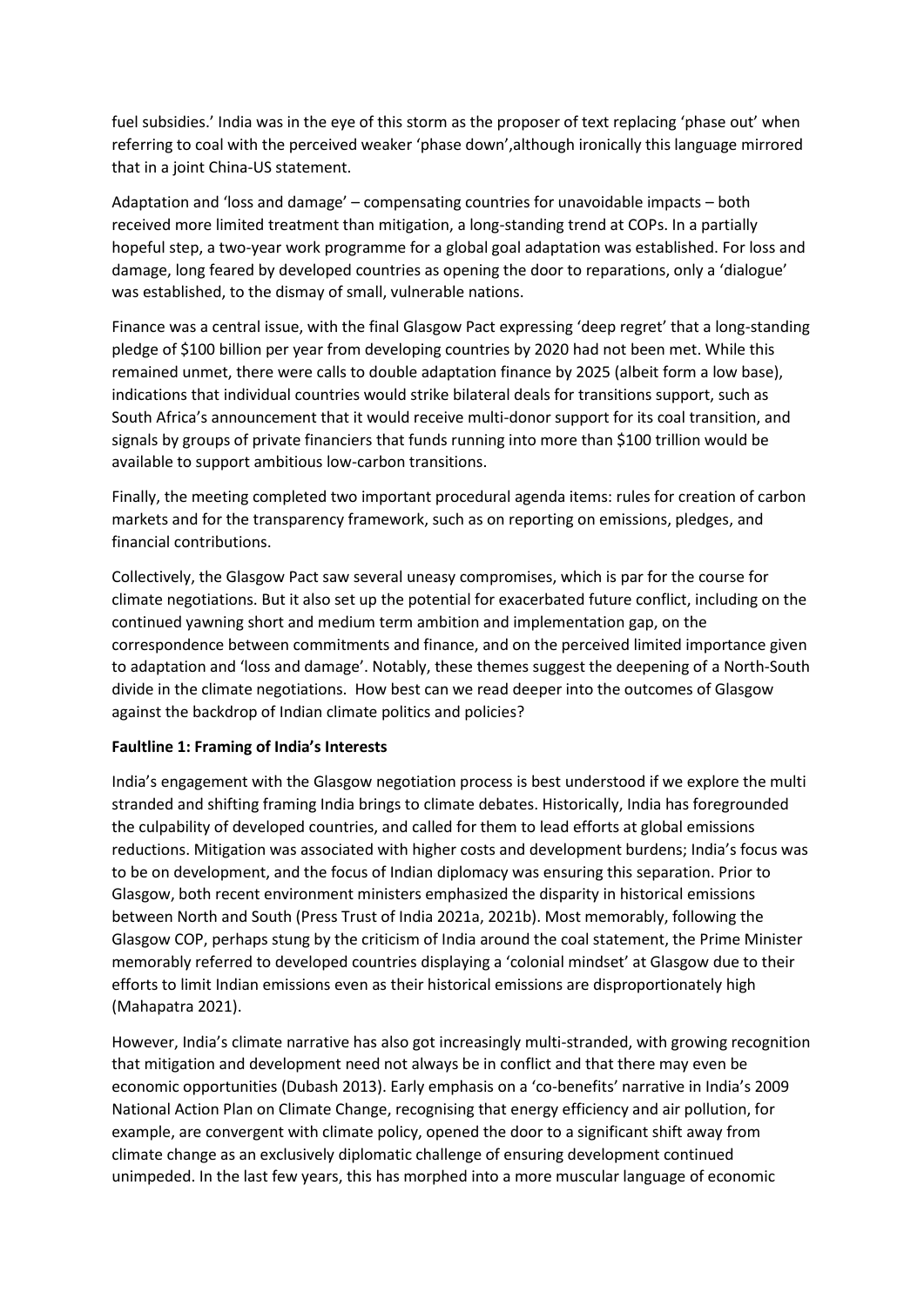opportunity and competitiveness on the back of low carbon technologies. These include the rise of rhetoric on renewable energy, electric vehicles and green hydrogen futures, the inclusion of clean energy and clean mobility technology in 'sunrise' sectors and proposals for green bonds (Ministry of Finance 2022). Arguments that India is among the nations at the forefront of addressing the climate crisis rest on these examples andserved as the foundation for India's net zero pledge at Glasgow.

The juxtaposition of climate equity and green growth narratives highlights the first faultline in Indian climate politics. Climate equity arguments are built on the view that mitigation is predominantly a burden to development, while green growth signals that there may be substantial economic opportunities. The first calls for defending India's space to emit carbon into the future; the second is about being in the forefront of a low-carbon transition to take advantages of competitive opportunities. Both narratives carry important and relevant messages, but cycling alternately between the two carries the potential for mixed signals, both internationally and domestically. Instead, India needs a strategic and synthetic narrative knitting the two together to give coherence to domestic action, useful elements of which are detailed below.

First, a useful and firm starting point would be to acknowledge that, in practice, high-carbon development futures are no longer viable for India. The only way India could take a high carbon path is if, as is dictated by the equity narrative, India can explicitly win a large share of the remaining carbon budget and if developed countries do, in fact, vacate carbon space. However, the problem is that winning this argument would yield a poisoned chalice: by developing a high carbon economy, India would almost certainly be a technologically backward economy in a decade, because the rest of the world would pivot to low-carbon technologies. Moreover, India would be exposed to competitive disadvantages as carbon tariff and tax barriers are erected in other countries. For these reasons, India's interests lie with advancing low carbon development.

Second, equity remains important, but is best understood in the context of how India negotiates the transition to low carbon development and has the time, space and support required to do so. To begin with, India can legitimately argue that the priority use of the limited fossil fuels available should be to increase welfare in poor nations. Specifically, where advancing development and addressing poverty requires use of fossil fuels – shifting from biomass to gas cooking to improve health outcomes is a good example – India should be fully entitled to do so. But there is also a broader argument. Low-carbon development transitions are challenging because they are necessarily systemic in nature, have the potential for disruptive outcomes, and may be financially costly. Recent analysis shows that India's emissions future is shaped as much by urbanisation and industrialisation choices as by technology adoption choices (Spencer and Dubash 2022). Accelerating renewable electricity will require not only investing in high up-front cost renewables, but also addressing the parlous state of the distribution companies and shifting an entire political economy that has co-evolved with fossil fuels (Dubash, Swain and Bhatia 2019). Managing such transitions are a particular challenge for countries like India where the cost of capital is high, institutions are often weak, and citizens are ill-equipped to bear the cost of economic shocks. Climate equity demands that developing countries like India are supported in this transition and that the risks of undertaking the transition are not placed on the poor.

Finally, India's narrative needs to emphasize not just north-south equity and related questions of development but also the fact that climate vulnerability is itself a justice issue. Calls for climate space need to be leavened by the reality that the poor, in India and elsewhere, will be hurt greatly by climate impacts. There has been growing attention to vulnerability in India's international positioning -- its leadership of the Coalition for Disaster Resilient Infrastructure a prominent example – and India's state action plans have foregrounded adaptation issues. Yet, India's articulation of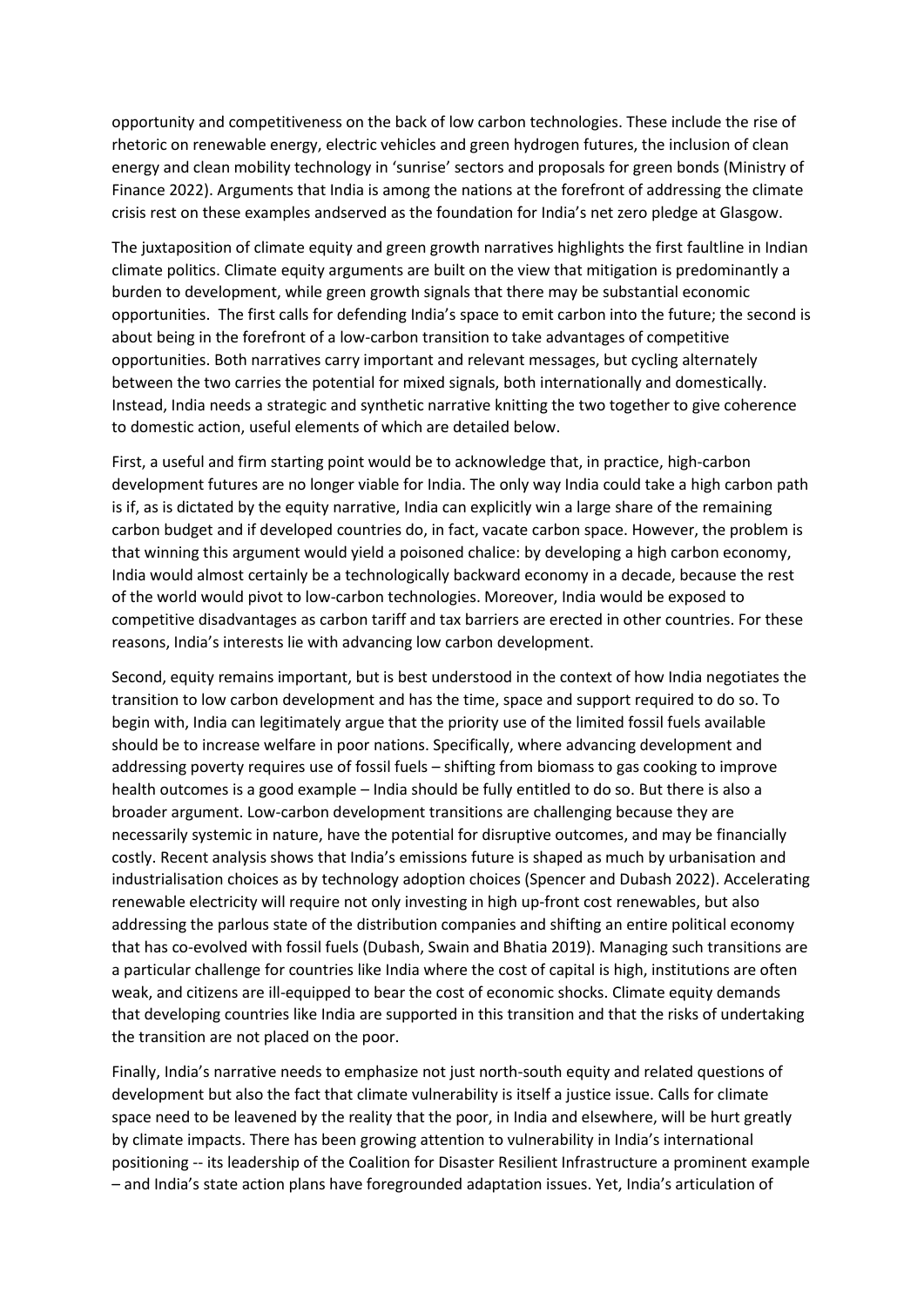equity often focuses disproportionately on north-south development issues, to the relative exclusion of justice tied to climate vulnerability, leaving it open to criticism by vulnerable nations, as illustrated by the coal 'phase down' brouhaha at Glasgow. Neither domestic policy nor our negotiation stance has fully internalised the implications of climate vulnerability. Without this, India's equity stance is imbalanced.

A consistent narrative along these lines would help to inform both international negotiation and domestic policy. The current approach, which seems to oscillate between celebration of India as a climate champion and invocations of neo-colonialism, is less helpful as a strategic device for Indian climate policy.

# **Faultline 2: From Economic Opportunism to Strategic Policies**

Policies driven by the co-benefits narrative -- development and mitigation can be made to work together -- have typically emerged opportunistically. For example, in areas such as energy efficiency and renewable energy, enterprising bureaucrats played a substantial role in showing how developing concrete policies could promote development, through cost savings in the case of energy efficiency, and greater energy security in the case of solar power. These efforts also helped deflect international pressure on India to demonstrate mitigation progress. Notably, these opportunistic approaches do not generate economic losers and so are easier to sell politically. However, embracing a narrative that goes beyond episodic opportunism to engineering a low-carbon future requires a shift to strategic policy making. This involves making strategic choices about development futures, bets on technologies, and sufficiently articulated long-run strategies.

This distinction between opportunistic and strategic policymaking is the second faultline in Indian climate politics. Strategic thinking requires balancing multiple objectives, such as identifying the most fertile arenas for low-carbon transition such as decarbonising electricity, creating a hydrogen economy, a cooling transition and so on; identifying approaches that maximise synergies around job creation, but also mitigate local environmental harms such as air pollution; identifying the costs of transition and how they would be paid for; building linkages to adaptation and vulnerability; and mitigating the distributional consequences for the poor. Politically, bringing about low-carbon transitions requires not only policies to reward some actors but imposing costs on incumbent actors locked into the fossil fuel economy to accelerate the transition. The political, policy and institutional needs of a transition-focused approach are higher than those of an opportunistic approach.

This as yet embryonic pivot from opportunistic to strategic thinking was reflected in the 'Panchamrit' pledge that PM Modi presented at Glasgow, which will likely form the basis for India's updated pledge, or Nationally Determined Contribution (NDC). There was certainly intent to signal a forward direction to India's decarbonisation plans, such as India's intensity pledge to reach 45% reduction of carbon intensity (presumably by 2030), an upgrade on the 2015 Paris pledge of 33-35%, a promise to scale up renewable energy, and a net zero target. But at the same time, there were indications of patchy strategic thinking.

The pledge of reaching net zero emissions by 2070 (whether for carbon dioxide or all greenhouse gases was not specified) received all the headlines, coming as it did after weeks of headlines in global media and growing diplomatic pressure on India. Yet, there was little analysis undertaken prior to announcing these pledges, and the implications of the pledge for India's development future – positive or negative – remain unknown. Indeed, the long-time frame, almost fifty years into the future, makes it very hard to conduct such analyses, and equally, for the pledge to shape current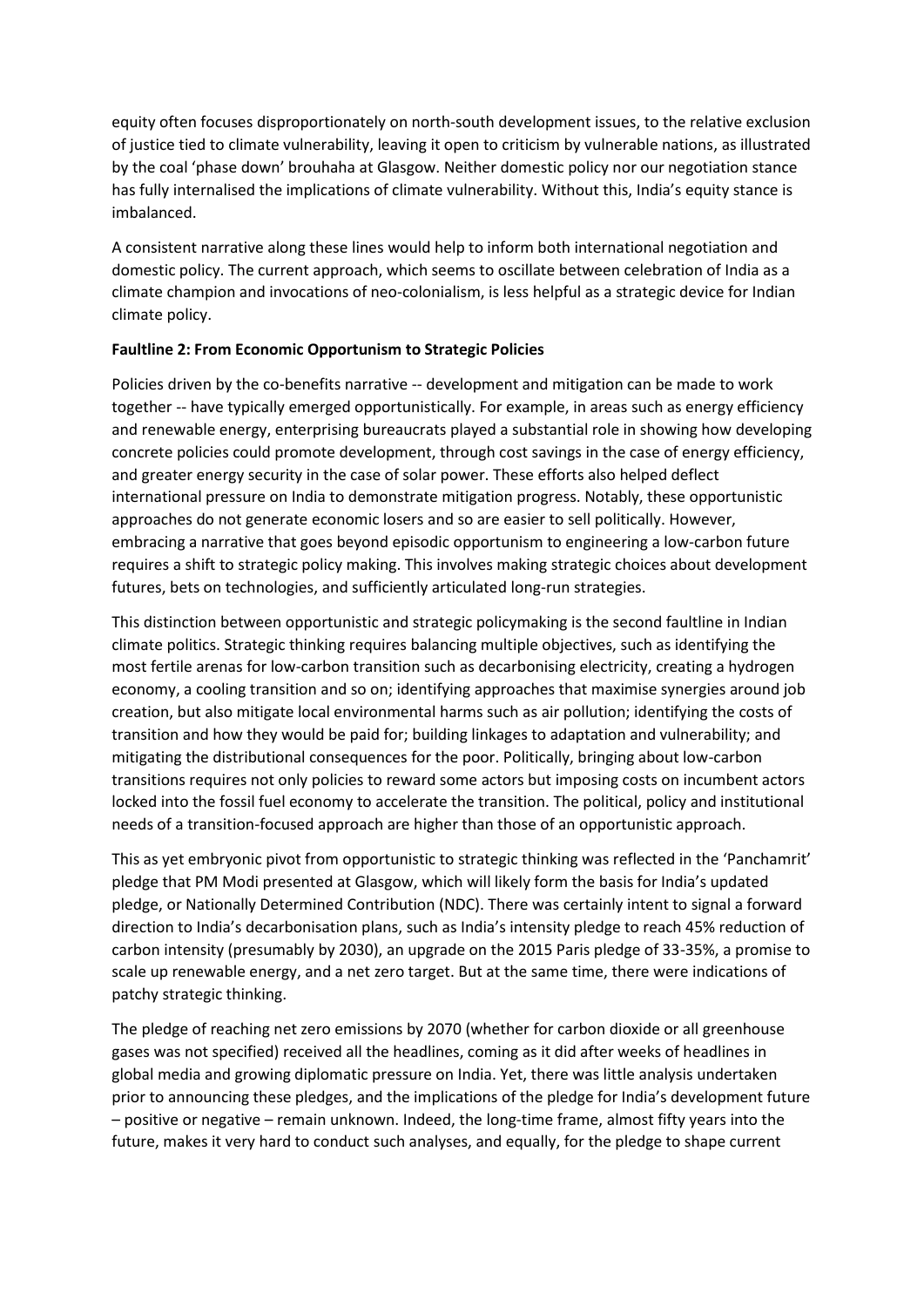policies. At best, the net zero pledge was probably an expedient response to growing international pressure to provide a definitive statement on this issue.

More interesting for current policymaking were a series of sectoral pledges, particularly on electricity. India pledged that by 2030, it would "fulfil 50% of its energy requirement from renewable energy sources" and also said it would raise its "non-fossil fuel energy capacity to 500GW". There was some confusion about how to interpret these pledges, because 50% of energy rather than electricity would be an enormous challenge. Even if the reference were to electricity, so, too, would be 50% of generation requirement rather than capacity. From subsequent clarifications, it seems likely that the 50% referred to capacity, not generation, and was intended as an upgrade on India's Paris pledge of 40% of electricity capacity from renewable sources, and the 500GW non-fossil fuel capacity was intended to build on India's domestic target of 450GW of renewable capacity. Ultimately, the pledges boiled down to an intention to build a lot more renewable energy capacity, starting from today's base of just over 100 GW of modern renewable energy (Ministry of Power  $2022$ ).<sup>2</sup>

There is no doubt this is a steep increase in renewable energy capacity. But the broader point is that as a blueprint for transition, this may be inadequate and could potentially skew decisions, because it focuses on building capacity, and not on incentivising using that capacity for generation. Moreover, it leaves the door open to simultaneously building a lot more renewables and more thermal power plants, opening the risk to future stranded assets in one or both types of technology. Arguably, a strategic approach to decarbonising electricity would have articulated a pledge in terms of percentage of renewable electricity generated rather than in capacity terms, encouraging consideration of all fuel sources and all aspects of the electricity system, including storage (Swain and Dubash 2021). The broader point, however, is that consideration of how best to frame a pledge in the context of a transition to decarbonised electricity was, perhaps, inadequately considered in the build up to Glasgow.

Closely related is the need to have deeper analysis and a more open conversation about the future of coal in Indian electricity. While it is certainly true that that India is not in a position to eschew coal in the short run, it is the case that the decarbonisation of electricity requires careful analysis of a transition path, and the role of coal in that path over time. This is particularly so given the likely declining competitiveness of coal versus renewables, the potential for lock-in to uncompetitive technologies and therefore stranded assets, and the need to plan ahead to avoid negative impacts for coal-dependent regions and communities. Notably, South Africa got the spotlight at Glasgow for announcing that they had negotiated an international package of support for a coal transition on the back of a clear domestic plan. Particularly with growing international pressure for a coal phase-out, clear-headed analysis is required so that India can ensure we retain the ability to use coal as needed, start planning for the future, and win international financial support for doing so. A strategic approach would include such considerations.

There are, however, emerging indications of greater attempts at strategic thinking around India's energy transition. The introduction of 'production linked incentives' for renewable energy and floating of green bonds indicated in the 2022 budget speech suggest an effort to link a renewable transition to job creation and industrial development, as part of a larger conversation about addressing the finance needs for a low carbon future. However, the lessons of academic literature

**.** 

<sup>&</sup>lt;sup>2</sup> The Indian statement also included a pledge for 1BT reduction in projected emissions by 2030, but it was unclear what the baseline from which reductions were to be reduced. Consequently, the significance of this pledge is also hard to assess.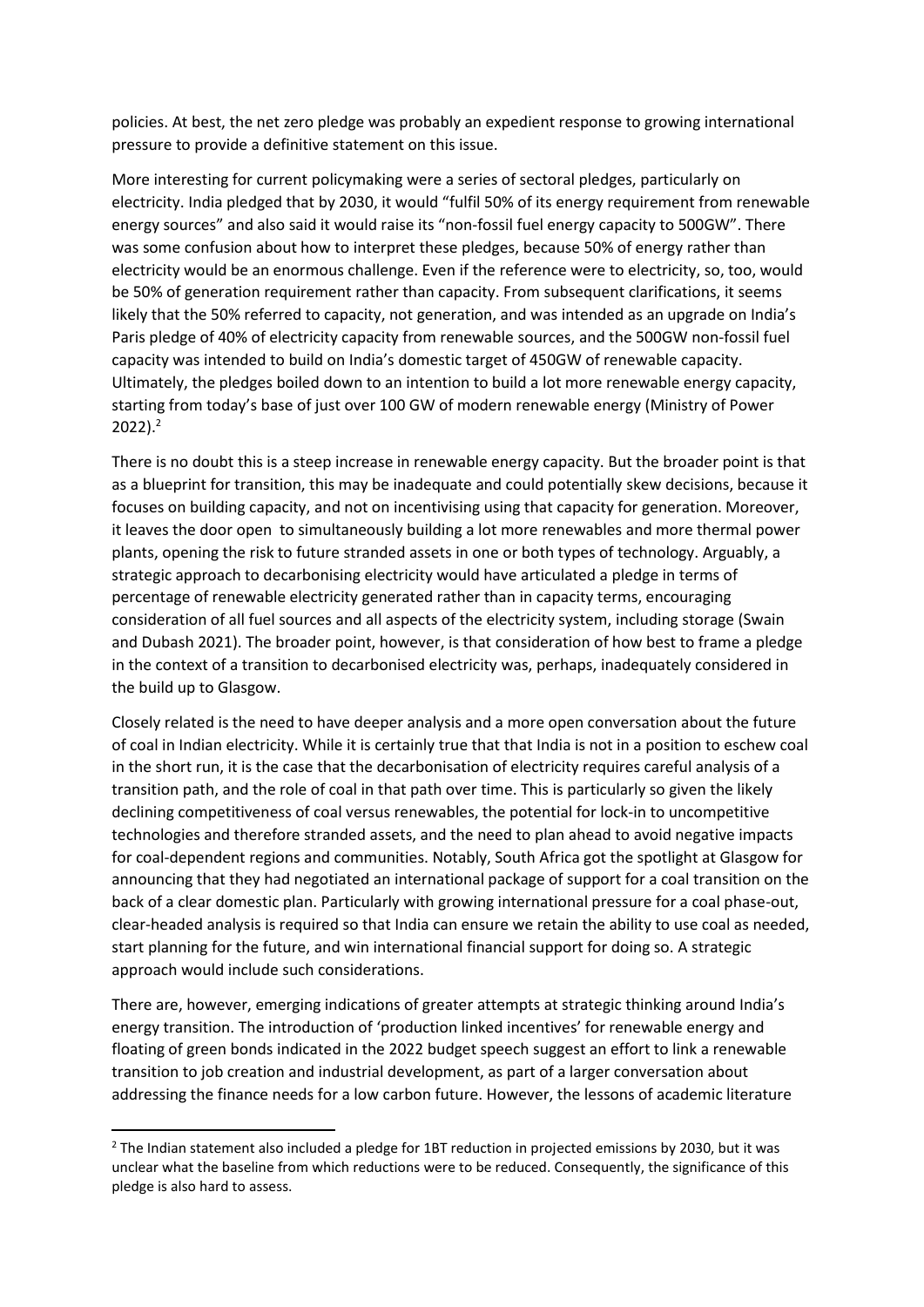regarding transitions are that isolated policy initiatives such as these can at most be a start, and need to be embedded in a larger transition strategy, that also looks at declining sectors, managing those who lose from a transition, and ensuring institutions and surrounding contextual factors support a transition (Markard, Geels and Raven, 2020; Victor, Geels and Sharpe, 2019).

The need for strategic thinking is, perhaps, even greater for adaptation. While State Action Plans provide some measure of forward thinking, there are few indications that adaptation and vulnerability to climate impacts have been mainstreamed into India's development thinking. For example, the 2022 budget announcement of infrastructure-based stimulus through the 'Gati Shakti' initiative does not appear to have been passed through the test of carbon resilience. Yet, increasingly, these considerations must be mainstreamed into India's development decision making.

## **Faultline 3: Under-prepared Institutions**

The shift from a unitary climate equity narrative to a nuanced one bringing mitigation and development together, and the policy pivot from opportunism to strategic intervention both require building a climate-ready state. In brief, climate change brings extraordinary governance needs in at least three dimensions (Dubash et al. 2021). First, the scale and scope of the problem require both horizontal coordination across ministries and issue areas, and vertical coordination across federal scales. Second, the rapid and far-reaching changes will create winners and losers, and unless there are state-mediated efforts at building consensus, the losers are likely to try and stall transitions. Third, climate mitigation requires low-carbon transition on an accelerated scale, with attention to development implications, and strongly shaped by global trends; anticipating and planning for these transitions requires strategic capacity and high levels of analysis and knowledge. These challenges go well beyond the scope of an environment ministry alone, but rather requires the environment ministry working with planning agencies, dedicated knowledge bodies and coordination bodies across various levels of government.

Some of the ambiguities in India's statement at Glasgow bear the hallmarks of thin institutional capacity in the build up to this important event. This includes the seeming lack of adequate analysis prior to issuing net-zero pledge, the failure to state whether the pledge to reduce projected emissions by 1 BT by 2030 was per year, or cumulatively, and from which baseline, which makes a substantial difference to the interpretation of the pledge, and the confusion about generation and capacity in the renewable energy targets. While such detail need not belong in a Prime Minister's statement, it certainly should have been provided immediately afterwards for analysts and media to pore over.

But the needs go well beyond basic concerns of accuracy and background analysis. A more thoroughgoing effort is necessary to work toward a climate ready state. For example, to solve the strategy setting challenge, India could consider establishing a 'Low Carbon Development Commission' tasked with identifying key transitions, the synergies and trade-offs with development challenges, and harnessing the knowledge in business, civil society, and academia to develop wellarticulated visions of the future (Dubash, Pillai, and Bhatia 2021). To solve the horizontal coordination challenge, India ostensibly has an Executive Committee on Climate Change, but this body risks reproducing implicit ministerial hierarchies. Vertical coordination with Indian states – that are the sources of experimentation and have jurisdiction over many climate-salient issues – is minimal; the centre can usefully be the enabler of knowledge and finance, while liberating states to experiment and self-organise around common concerns, such as forests, and coasts. The lack of a deliberative forum is particularly apparent, to enable building consensus on thorny transitions. For example, a coal transition commission might be a useful first step, to consult widely and deliberate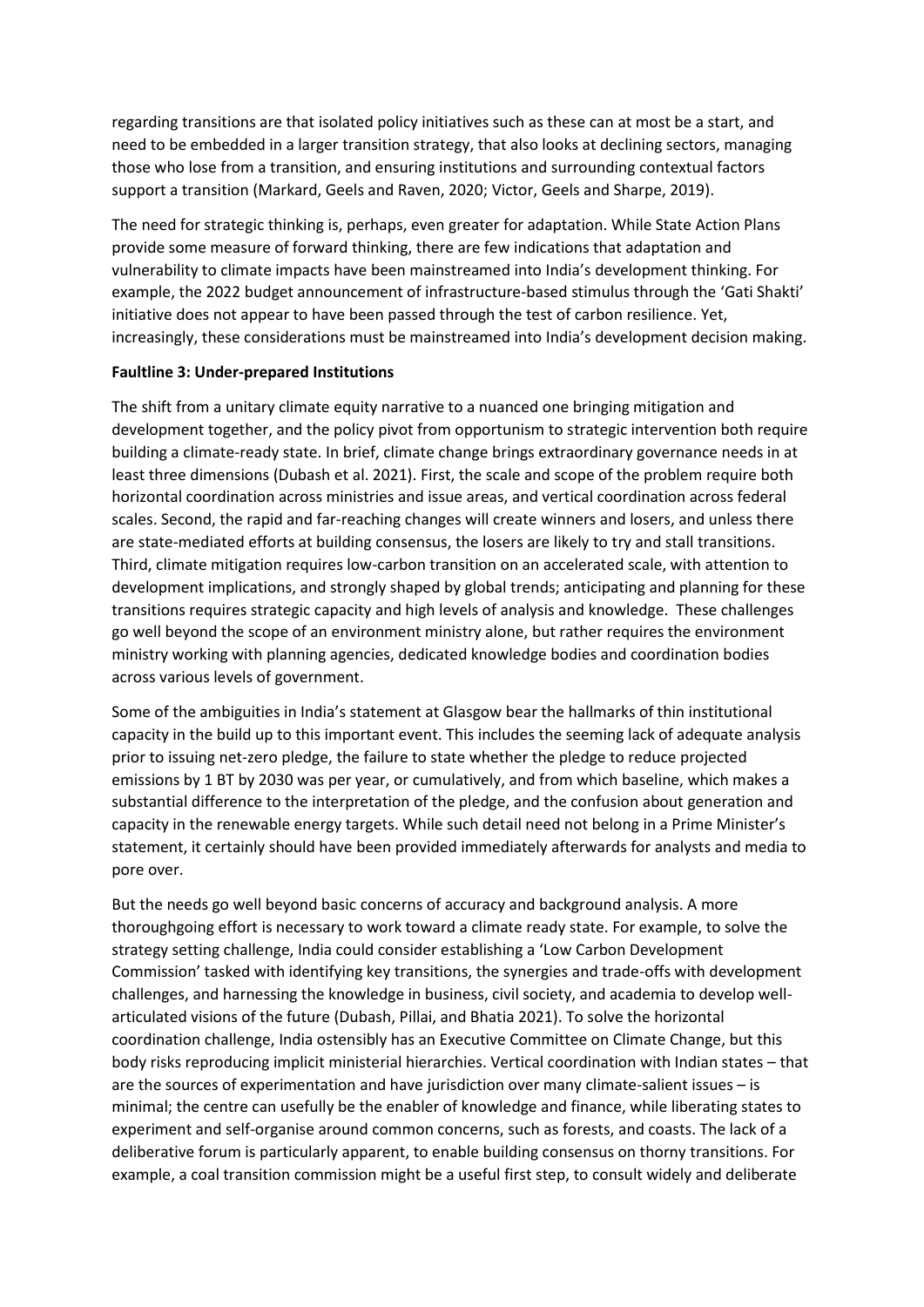on both future coal needs as well as initial steps in what is likely to be a multi-decade transition involving new sources of livelihoods for coal states. While India has a Prime Ministers' Council on Climate Change, it is largely moribund, and when functional is a closed and non-transparent body. These are initial ideas, but they signal the scope and need for more thoroughgoing institutional reform to prepare for the governance challenges of climate change.

A further issue worth debating is whether a dedicated climate law may be useful in India. There is no easy answer, but the issue is worth debating. While some jurisdictions adopt an approach of writing laws aimed at emissions targets and implementing organisations and rules, others adopt a more open-ended approach aimed at enabling various parts of government to actively consider mainstreaming climate change (Sridhar 2021). Given the complexity of India's climate politics, and the continued salience of equity considerations, the latter would appear to be more relevant for India. However, it is further worth debating the relative merits of an overarching legal framework versus a patchwork quilt approach through which existing laws around environment, water, land, coasts and so on are amended to internalise climate concerns, or whether an overarching integrated legal framework is needed. Finally, if the key need is new institutions, do these need to be lawbacked or can they be administratively created? These are all questions worth debating as the Indian state gears up for climate-readiness.

## **Faultline 4: Diplomacy**

As the discussion above suggests, Indian climate diplomacy, such as at Glasgow, should not be understood independently of domestic context, but rather in terms of how well it serves domestic objectives. Clever diplomacy, by itself, cannot compensate for shaky foundations such as an inconsistent narrative, weakly-strategic policy initiatives, and thin institutions. The resultant faultline is the lack of clear articulation between domestic climate policy and foreign climate policy.

The experience at Glasgow was sobering. After acceding to issuing a net-zero target in part seemingly due to pressure of global public opinion, putting forward high-profile international collaborations such as the International Solar Alliance, and the Coalition on Disaster Resilient Infrastructure, India nonetheless unfairly received bad global press because it introduced the rephrasing of coal 'phase-out' to 'phase-down'. This experience suggests that while skilful positioning is essential, building climate diplomacy substantially around a messaging exercise will founder against the hard rock of competing national interests.

Behind closed doors, India's arguments were more nuanced than at first evident: despite its greater carbon content, why should coal alone be singled out when other fossil fuels that other countries were heavily dependent upon – oil and gas – were not? What came across in the public narrative, however, was a blunter message, with India assuming the voice of a united South, asserting the right to use fossil resources because the North has disproportionately contributed to global emissions.

The problem, however, is that the South is not nearly united and, in large part, did not rally behind India. Vulnerable countries increasingly argue that climate vulnerability deserves as much ethical support as a right to use carbon for development. Other large developing countries, such as South Africa, have firmly plumped for arguing for financial support for a low-carbon transition rather than retaining their right to use their carbon. And the US, after wooing India with glimpses of the high table in exchange for playing good climate citizen, prioritises its now regular bilateral understandings with China, which have become the de facto shadowlines of the multilateral negotiation, over providing cover to India.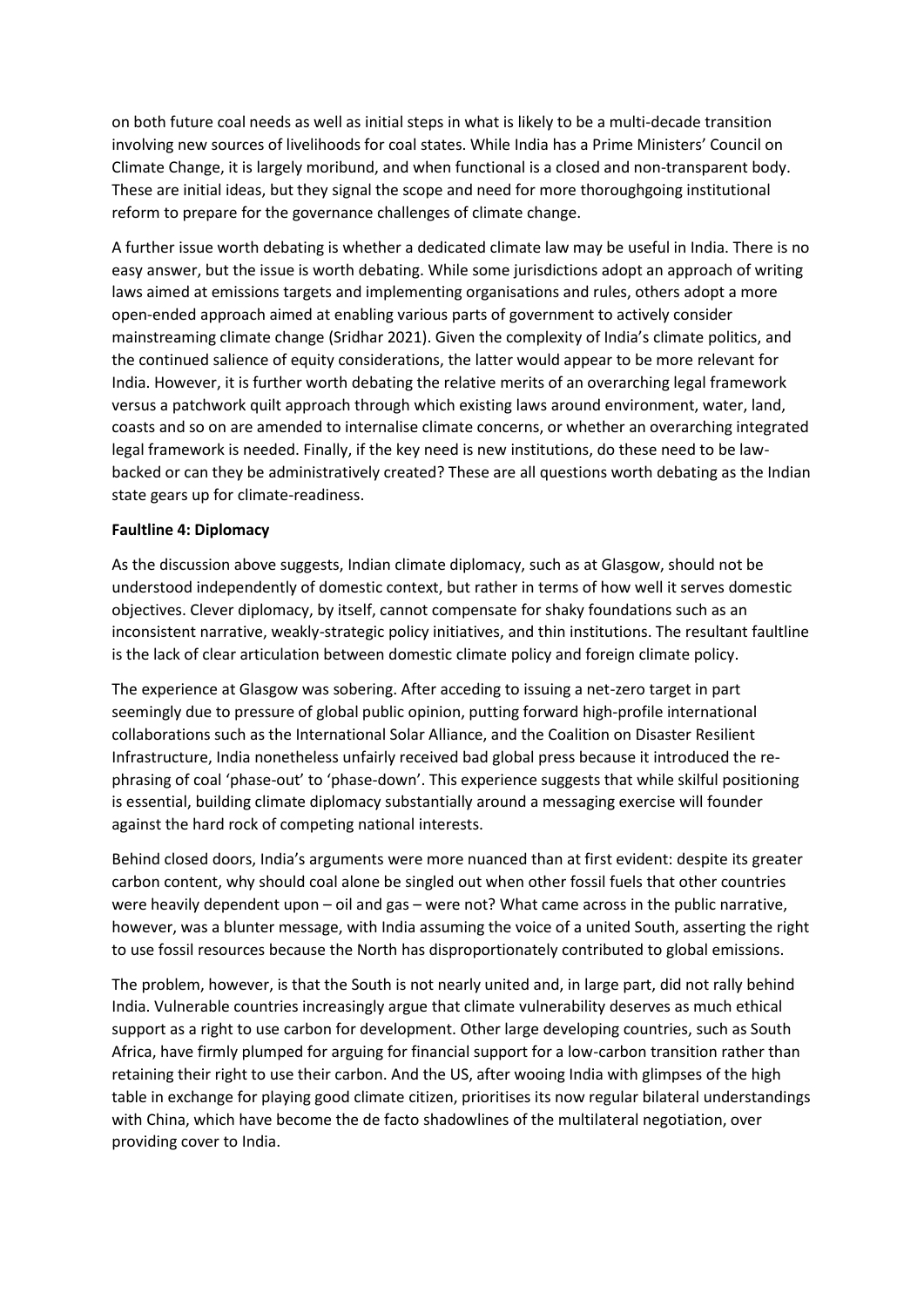Under these circumstances, rather than prioritising reputational outcomes, Indian foreign policy needs to build on a clear headed but enlightened assessment of Indian interests. Specifically, India could continue to build pragmatic alliances with the developed world around technology transitions, as it is currently doing, particularly in bilateral contexts. But it could extend this by forging a more active and pragmatic strategic programme of low carbon transitions at home, which would be more likely to attract allies and support, backed by well-informed and specific requirements of financial support. It could also emphasize far greater common cause with climate vulnerable countries around the world, including in the South Asian neighbourhood, in their call for more, and more rapid, mitigation. In this context, the equity argument would be less one articulated, and viewed, as India doing less for reasons of differentiated responsibility, but rather a call for wealthier countries to do proportionately more, even as India undertakes ambitious low-carbon development transitions.

A solid domestic strategic base would also allow India to engage more effectively in long-term narrative shaping battles. One such is the forthcoming 'Global Stocktake' under the Paris Agreement, on the basis of which the adequacy of collective progress is to be judged. What constitutes a fair and adequate Nationally Determined Contribution? What is the relative balance of short-term immediate measures that enable a country to avoid locking-in to a high carbon future versus longrun pledges about net zero? These are questions that India should proactively engage and project as part of its positioning, rather than, as at the moment, being reactive when probed.

Finally, it would be misleading to consider climate change politics distinct from broader geopolitics. Based on a solid domestic strategy, India would need to articulate long-term strategies for its engagement in fora beyond the UNFCCC, notably the G-20, as well as consider linkages to emergent issues, such as heightened energy security concerns and the potential for climate-led trade measures. In all these cases, the most useful starting point is a clear, articulated and hard-nosed assessment of Indian interests, one that includes strategic concerns about low-carbon development transitions and the implications of climate equity, but also gives prominence to avoiding climate harms, and therefore prioritises an effective global climate response.

## **Conclusion**

India is negotiating several faultlines in climate politics. The world of two decades ago, when domestic interests were understood as defending space for development and high carbon development if necessary, and the associated diplomatic agenda of providing that insulation, is long gone. Instead, we have a more complex set of intersecting domestic interests driven by the imperative of a low carbon future, important equity based carve outs of carbon for the poor and requirement of transition support, and attention to vulnerability and therefore the need for urgent global mitigation action.

India has made some strides in negotiating these faultlines. The climate narrative is more complex than in earlier decades; strategic policy initiatives are increasingly on the national agenda; a few experiments have been attempted on institutions; and climate diplomacy has become more sophisticated, particularly around new international initiatives. But these shifts do not, as yet, add up to a coherent strategic approach. As discussed here, a necessary starting point is a consistent Indian climate narrative that truly reflects the full range of Indian interests, upon which welldeveloped policies, institutions, and diplomacy can be built. A lesson from Glasgow is that India needs to advance cogently, and in an inter-connected way, on all these fronts.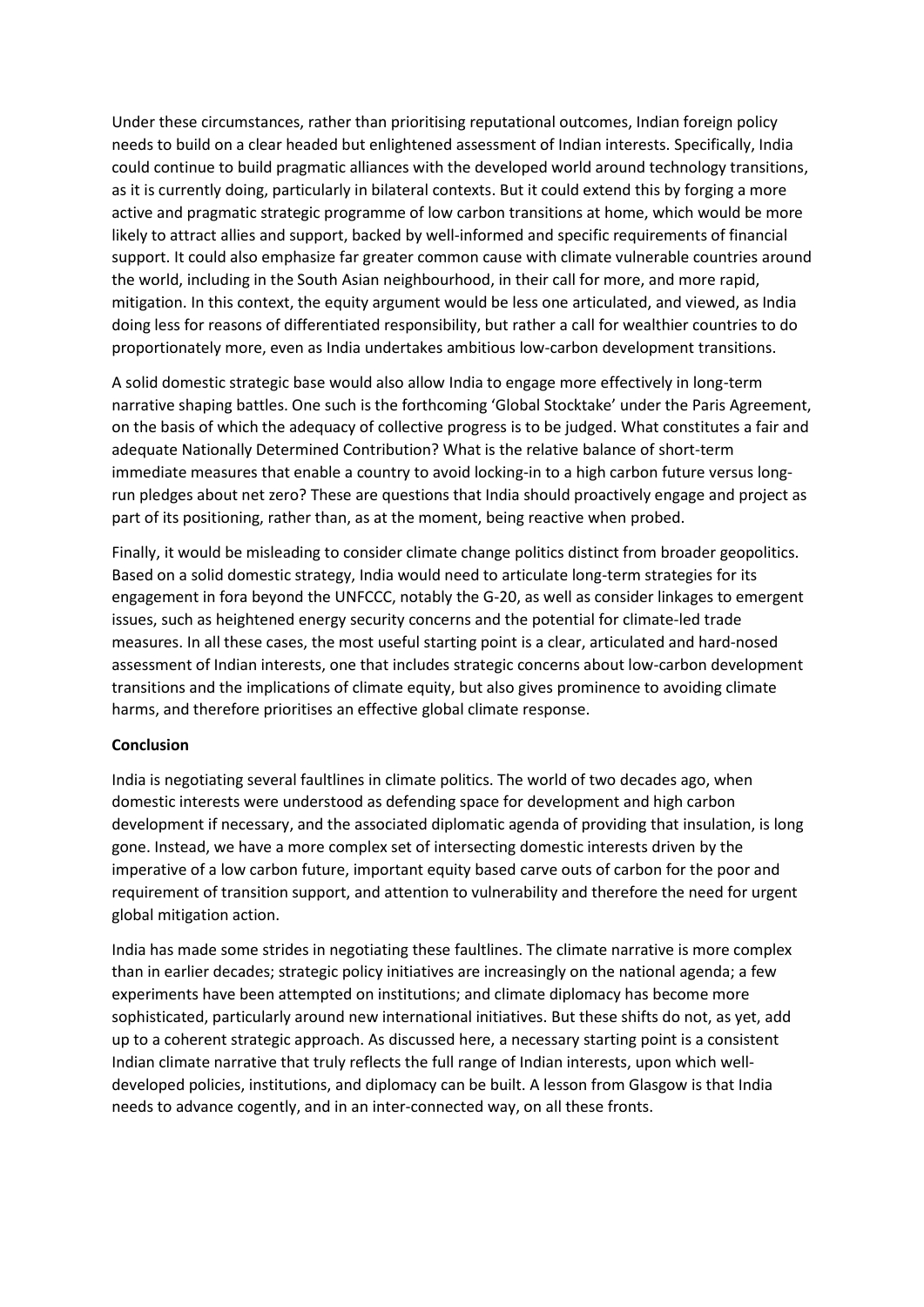#### **References**

- Alexander, Douglas. 2021. "Cop 26 in Glasgow Is Our Last Best Hope." *Belfer Centre for Science and International Affairs*. https://www.belfercenter.org/publication/cop-26-glasgow-our-lastbest-hope.
- Dubash, Navroz K. 2013. "The Politics of Climate Change in India: Narratives of Equity and Cobenefits." *WIREs Climate Change* 4(3): 191–201.
- ———. 2021. "National Climate Institutions Complement Targets and Policies." *Science* 374(6568): 690–93.
- Dubash, Navroz K., Aditya Valiathan Pillai, and Parth Bhatia. 2021. *Building a Climate-Ready Indian State: Institutions and Governance for Transformative Low-Carbon Development*. New Delhi: Centre for Policy Research. Policy Brief. [https://www.cprindia.org/research/reports/building-climate-ready-indian-state-institutions](https://www.cprindia.org/research/reports/building-climate-ready-indian-state-institutions-and-governance-transformative-low)[and-governance-transformative-low.](https://www.cprindia.org/research/reports/building-climate-ready-indian-state-institutions-and-governance-transformative-low)
- Dubash, Navroz K., Ashwini Swain, and Parth Bhatia. 2019. "The Disruptive Politics of Renewable Energy." *The India Forum* (May 22).
- "Glasgow Climate Pact." 2022. https://unfccc.int/sites/default/files/resource/cop26\_auv\_2f\_cover\_decision.pdf.
- Mahapatra, Dhananjay. 2021. "Developed Nations' Colonial Mindset Impeding India's Development: PM Modi." *2021*. https://timesofindia.indiatimes.com/india/developed-nations-colonialmindset-impeding-indias-development-pm-modi/articleshow/87938818.cms??from=mdr.
- Markard, J., F. W. Geels, and R. Raven, 2020: Challenges in the acceleration of sustainability transitions. Environ. Res. Lett., 15(8), 081001, doi:10.1088/1748-9326/ab9468
- Ministry of Finance. 2022. "Budget 2022-23: Speech of Nirmala Sitharaman." https://www.thehindu.com/news/resources/article38360249.ece/binary/BudgetSpeech.pdf .
- Ministry of Power. 2022. "Power Sector at a Glance: All India." https://pib.gov.in/PressReleaseIframePage.aspx?PRID=1785808.
- Pillai, Aditya Valiathan, Mandakini Chandra, and Sharon Mathew. 2022. "IPCC Report on Climate Impacts Sounds Alarm Bells for India, South Asia." https://environmentality.cprindia.org/blog/ipcc-report-on-climate-impacts-sounds-alarmbells-for-india-south-asia.
- Pörtner, H. -O. et al. 2022. *Climate Change 2022: Impacts, Adaptation and Vulnerability*. Switzerland: Intergovernmental Panel on Climate Change. Summary for Policymakers. https://www.ipcc.ch/report/ar6/wg2/downloads/report/IPCC\_AR6\_WGII\_SummaryForPolic ymakers.pdf.
- Press Trust of India. 2021a. "'Climate Equity Monitor' Will Encourage Discussion on Crucial Issue of Climate Change: Union Environment Minister Bhupender Yadav." *Financial Express*. https://www.financialexpress.com/lifestyle/science/climate-equity-monitor-will-encouragediscussion-on-crucial-issue-of-climate-change-union-environment-minister-bhupenderyadav/2360657/.